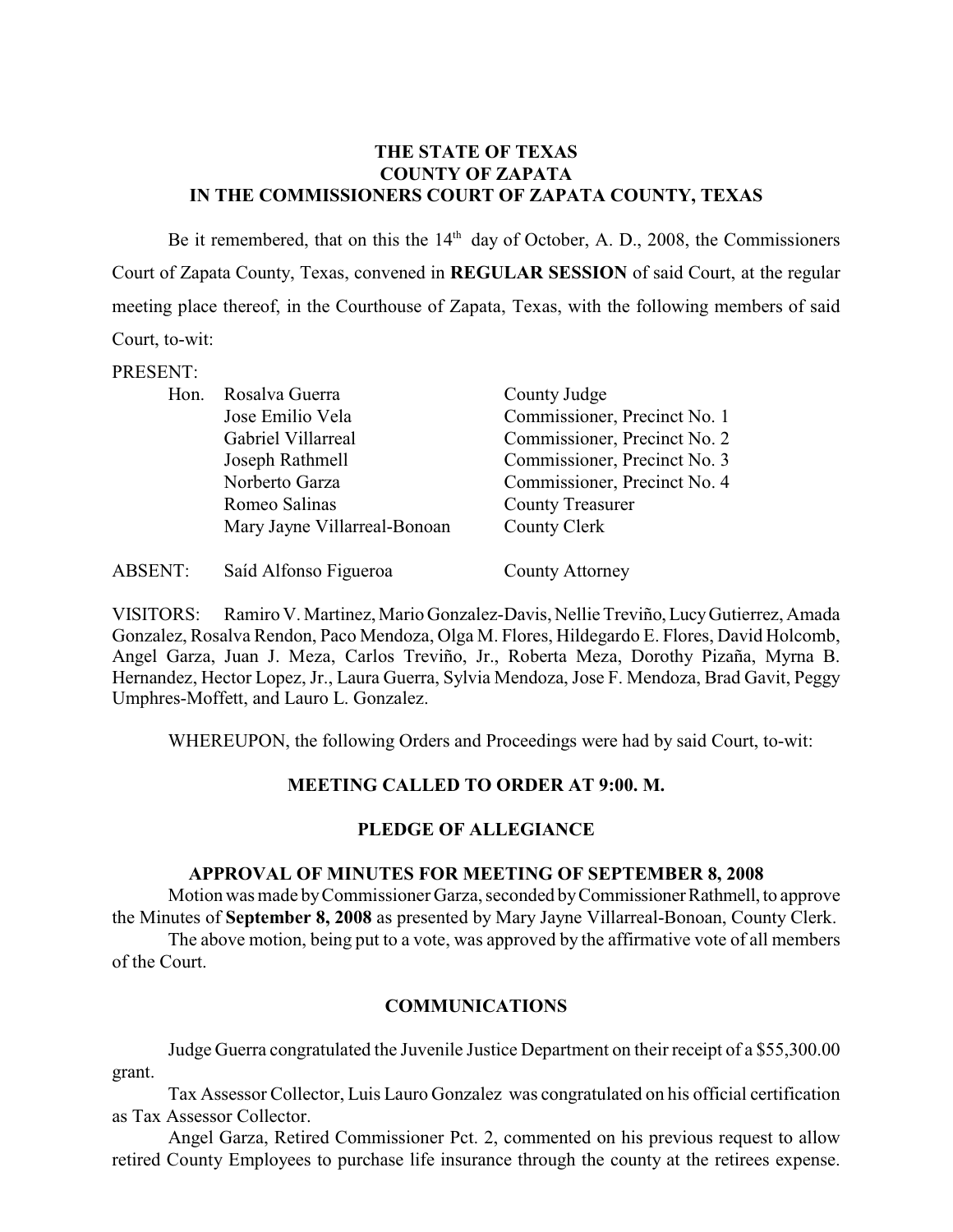However, the insurance company is not returning calls. Commissioner Garza thanked Commissioners' Court for the opportunity. Perhaps this can be addressed when it's time to renew the insurance policies.

#### **ORDER APPROVING INVOICES**

Motion was made by Commissioner Vela, seconded by Commissioner Villarreal, to approved invoices as presented by County Treasurer Romeo Salinas.

The above motion, being put to a vote, was approved by the affirmative vote of all members of the Court.

#### **DEPARTMENTAL REPORT BY CARLOS TREVIÑO WATER/SEWER DIRECTOR**

Carlos Treviño, Water/Sewer Director submitted his report for collections in the Water and Sewer Departments from June through September 2008. Written report is attached for the record.

### **ORDER APPROVING EMPLOYMENT OF JUAN JOSE BENAVIDES AS HEAVY EQUIPMENT OPERATOR AND CDL DRIVER TO FILL VACATED SLOT AT COUNTY ROAD AND BRIDGE DEPARTMENT**

Motion was made by Commissioner Garza, seconded by Commissioner Villarreal, to approve to employ Juan Jose Benavides, as heavy equipment operator, and CDL driver to fill newly vacated slot within County Road and Bridge Department (Pct.1) as requested by Commissioner Jose Emilio Vela, Pct. 1.

The above motion, being put to a vote, was approved by the affirmative vote of all members of the Court.

#### **ORDER TO TABLE REQUEST BY COMMISSIONER JOSE EMILIO VELA TO APPROVE REQUEST FROM FAMILY MEMBERS AND HEIRS OF MR. LIBORIO GONZALEZ, PROVIDING EGRESS AND REGRESS WITHIN COUNTY UTILITY EASEMENT ENABLING ACCESS TO THEIR PROPERTY**

Motion was made by Commissioner Vela, seconded by Commissioner Villarreal, to TABLE request by Commissioner Jose Emilio Vela, Pct. 1, to approve a request from family members and heirs of Mr. Liborio Gonzalez (deceased), providing an egress and regress road within a county utility easement enabling access to their property.

The above motion, being put to a vote, was approved by the affirmative vote of all members of the Court.

# **ORDER APPROVING PUBLIC NOTICE ADVERTISING PURCHASE OF APPROXIMATELY ONE-ACRE LAND TRACT IN VICINITY OF FM 2687 AT CHIHUAHUA TO BE DEVELOPED AS PUBLIC PARK**

Motion was made by Commissioner Garza, seconded by Commissioner Villarreal, to approve public notice advertising the purchase of an approximate one-acre land tract in the vicinity of FM 2687 at Chihuahua to be developed as a public park as requested by Commissioner Jose Emilio Vela, Pct. 1.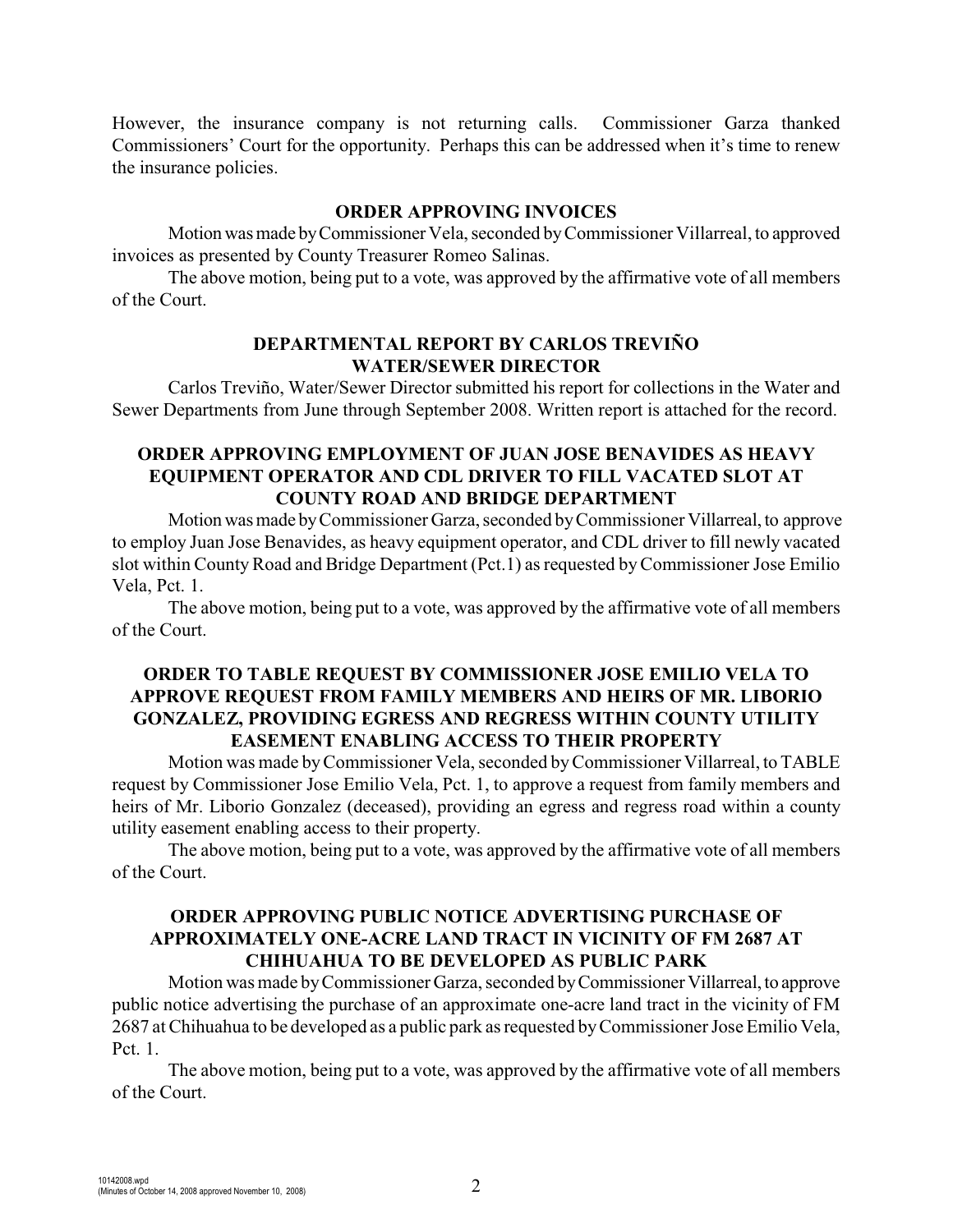### **ORDER APPROVING DELETION OF BROKER AGENT FROM EXISTING HEALTH INSURANCE PLAN TO HELP LOWER PREMIUM RATES PAID BY COUNTY EMPLOYEES**

Motion was made by Commissioner Garza, seconded by Commissioner Vela, to authorize deletion of broker agent from existing health insurance plan to help lower premium rates paid by county employees as requested by Commissioner Jose Emilio Vela, Pct 1.

The above motion, being put to a vote, was approved by the affirmative vote of all members of the Court.

## **PRESENTATION BY GILBERTO SERNA, JR. AND CATALINA ZARAGOZA ON PROPOSED HEALTH INSURANCE RENEWAL FOR MERCY HEALTH PLANS**

Gilberto Serna, Jr. and Catalina Zaragoza, of Mercy Health Plans, made a presentation on the proposed Health Insurance Renewal for Mercy Health Plans as requested by Romeo Salinas, County Treasurer. They also explained to the Court that if the County kept the broker there would be an 11% increase in premiums. However, if the broker is deleted then the increase is only 6.3%.

### **ORDER APPROVING PROPOSED HEALTH INSURANCE RENEWAL FOR MERCY HEALTH PLANS EFFECTIVE NOVEMBER 1, 2008 - OCTOBER 31, 2009**

Motion was made by Commissioner Garza, seconded by Commissioner Rathmell, to approve proposed Health Insurance Renewal for Mercy Health Plans effective November 1, 2008 to October 31, 2009 as requested by Romeo Salinas, County Treasurer.

The above motion, being put to a vote, was approved by the affirmative vote of all members of the Court.

## **ORDER AWARDING CONTRACT ON FALCON LAKE ESTATES WEST, PHASE I PAVING PROJECT TO RAPID HAUL, L.L.C.**

Motion was made by Commissioner Rathmell, seconded by Commissioner Vela, to approve and award contract on the Falcon Lake Estates West, Phase I Paving Project to Rapid Haul, L.L.C., the lowest bidder as requested by Commissioner Joseph Rathmell, Pct. 3.

The above motion, being put to a vote, was approved by the affirmative vote of all members of the Court.

## **ORDER APPROVING ADVERTISING FOR BIDS TO CONSTRUCT PRE-ENGINEERED METAL BUILDING PAVILION FOR PRECINCT 4 PARK**

Motion was made by Commissioner Rathmell, seconded by Commissioner Vela, to approve advertising for bids to construct a pre-engineered metal building pavilion for Pct. 4 park as requested by Commissioner Norberto Garza, Pct. 4.

The above motion, being put to a vote, was approved by the affirmative vote of all members of the Court.

# **ORDER APPROVING LINE ITEM TRANSFERS IN SPECIAL ROAD AND BRIDGE DEPARTMENT 15-621**

Motion was made by Commissioner Vela, seconded by Commissioner Rathmell, to approve line item transfers in Special Road and Bridge, Dept. 15-621 (County Shop), as follows to buy a new low-boy trailer for heavy equipment transport

| FROM: | 15-621-591 Building               | \$25,000.00 |
|-------|-----------------------------------|-------------|
|       | 15-621-456 Maintenance            | \$5,000.00  |
| TO:   | 15-621-606 3 axle low-boy trailer | \$30,000.00 |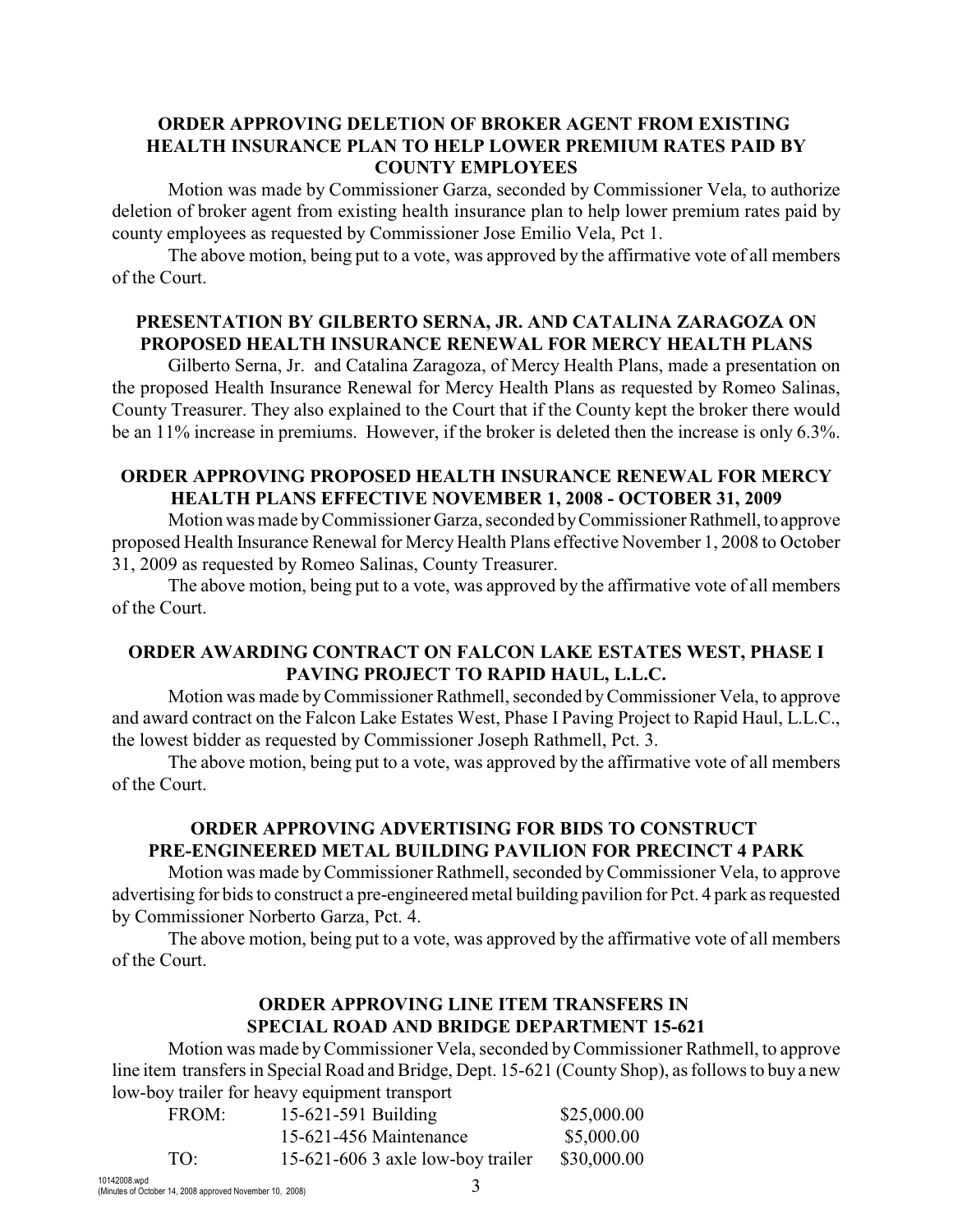as requested by Doroteo N. Garza, County Auditor.

The above motion, being put to a vote, was approved by the affirmative vote of all members of the Court.

# **ORDER ACCEPTING RESIGNATION OF RAMIRO GARCILAZO III, FIREFIGHTER/EMT AT ZAPATA COUNTY FIRE DEPARTMENT**

Motion was made by Commissioner Garza, seconded by Commissioner Vela, to approve and accept resignation of Ramiro Garcilazo III, firefighter/EMT at the Zapata County Fire Department as requested by Chief Juan Jose Meza.

The above motion, being put to a vote, was approved by the affirmative vote of all members of the Court.

### **ORDER APPROVING TO REPLACE POSITION OF RAMIRO GARCILAZO WITH A PARAMEDIC**

Motion was made by Commissioner Garza, seconded byCommissioner Vela, to approve to replace the position of Ramiro Garcilazo with a Paramedic at \$12.39 per hour, slot # 9 as requested by Chief Juan Jose Meza.

The above motion, being put to a vote, was approved by the affirmative vote of all members of the Court.

## **ORDER ACCEPTING RESIGNATION OF JUAN JOSE GUERRA**

Motion was made byCommissioner Garza, seconded by Commissioner Vela, to approve and accept resignation of Juan Jose Guerra as requested by Chief Juan Jose Meza.

The above motion, being put to a vote, was approved by the affirmative vote of all members of the Court.

## **ORDER APPROVING TO HIRE PARAMEDIC IN JUAN JOSE GUERRA'S POSITION**

Motion was made by Commissioner Garza, seconded byCommissioner Vela, to approve to hire a paramedic in Juan Jose Guerra's position at \$12.39 per hour as requested by Chief Juan Jose Meza.

The above motion, being put to a vote, was approved by the affirmative vote of all members of the Court.

#### **ORDER APPROVING TO FUND TRAILERS FOR RECYCLING DEPARTMENT**

Motion was made by Commissioner Rathmell, seconded by Commissioner Villarreal, to approve funding for trailers for the Recycling Department for the total bid amount of \$21,211.00 submitted by Shorty's being the lowest bidder. The STDC grant award is \$19,000, Zapata County approved to pay the difference between the bid amount and the grant as requested by Recycling Coordinator, Hector F. Lopez, Jr.

The above motion, being put to a vote, was approved by the affirmative vote of all members of the Court.

# **ORDER APPROVING TRANSFER OF SERGIO MARTINEZ FROM COMMISSIONER GARZA'S CREW TO RECYCLING DEPARTMENT**

Motion was made by Commissioner Garza, seconded by Commissioner Rathmell, to approve the transfer of Sergio Martinez from Commissioner Garza's crew to the Recycling Department as requested by Hector Lopez, Jr.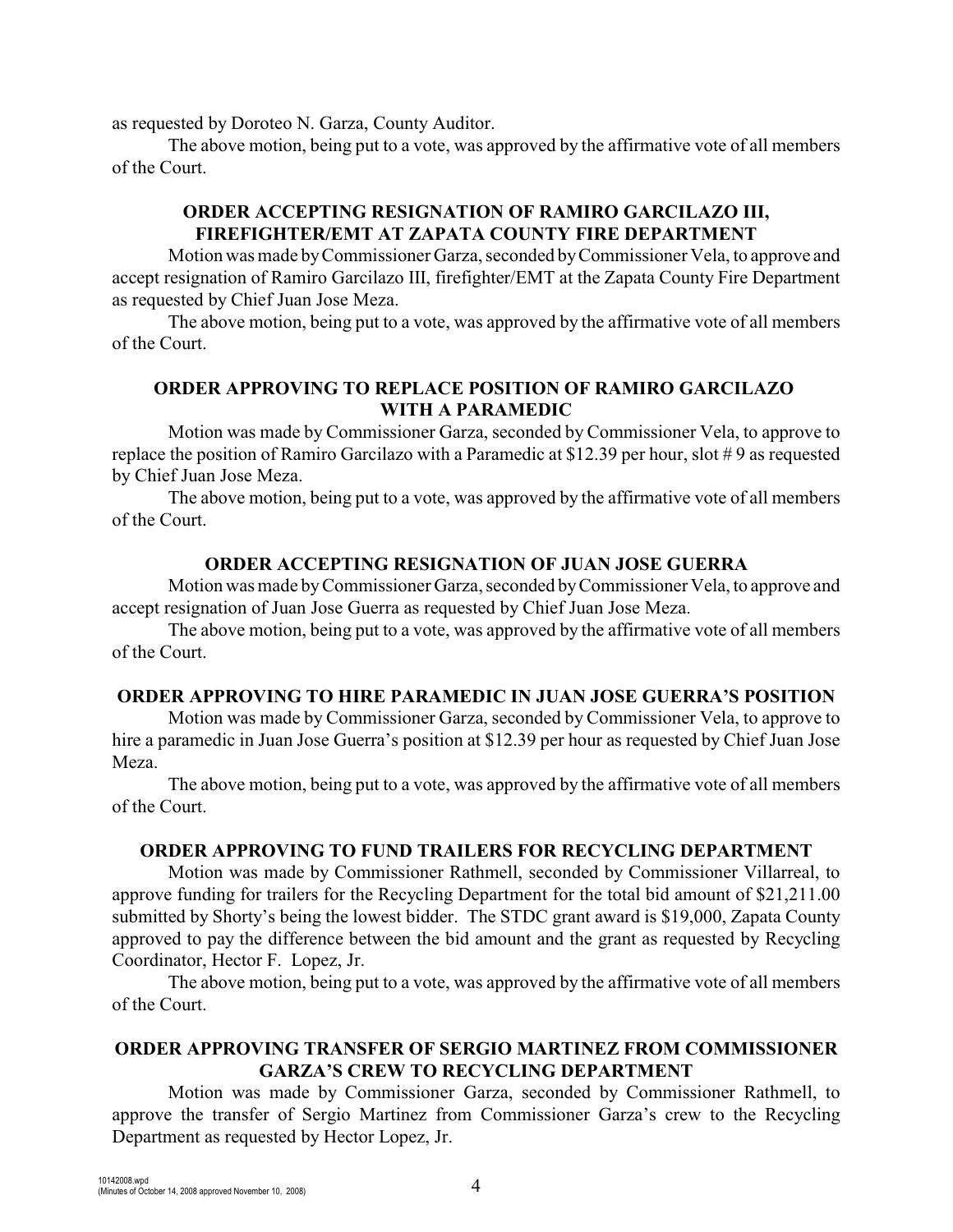The above motion, being put to a vote, was approved by the affirmative vote of all members of the Court.

# **NO ACTION WAS TAKEN ON REQUEST BY ROSALVA RENDON TO EXPLORE THE POSSIBILITY OF ACQUIRING SOME VANS FOR TRANSPORTATION TO LAREDO FOR DIALYSIS PATIENTS**

### **ORDER APPROVING FUNDING REQUEST FOR ZAPATA COUNTY CHAMBER OF COMMERCE AND CONVENTION AND VISITORS CENTER**

Motion was made by Commissioner Vela, seconded by Commissioner Rathmell, to approve funding request for the Zapata County Chamber of Commerce & Convention and Visitors Center in the amount of \$15,000.00 to be placed in an escrow fund for the following projects:

- 1. Computer equipment
- 2. Welcome Flag Display Tourism Development
- 3. Electronic Sign

as requested by Zapata County Chamber of Commerce.

The above motion, being put to a vote, was approved by the affirmative vote of all members of the Court.

# **ORDER TO TABLE REQUEST BY COUNTY ATTORNEY SAID ALFONSO FIGUEROA TO NAME ARGUS ENVIRONMENT CONSULTANTS, L.L.C., AS INSPECTOR FOR ENFORCEMENT OF ZAPATA COUNTY NOISE ORDINANCE ABATEMENT**

Motion was made by Commissioner Garza, seconded by Commissioner Vela, to TABLE request by County Attorney Said Alfonso Figueroa, to name Argus Environmental Consultants, L.L.C., as inspector for the enforcement of the Zapata County Noise Ordinance Abatement.

The above motion, being put to a vote, was approved by the affirmative vote of all members of the Court.

#### **ORDER APPROVING AUTHORIZATION TO MAINTAIN TCDRS PLAN PROVISIONS FOR PLAN YEAR 2009**

Motion was made by Commissioner Rathmell, seconded by Commissioner Villarreal, to approve and maintain TCDRS plan Provisions for Plan year 2009 as requested by Romeo Salinas, County Treasurer.

The above motion, being put to a vote, was approved by the affirmative vote of all members of the Court.

## **ORDER APPROVING ZAPATA COUNTY AS CO-APPLICANT WITH ZISD AND EDC ON EDA 1 MILLION DOLLAR GRANT FOR HIGHER EDUCATION TECH CENTER**

Motion was made by Commissioner Vela, seconded by Commissioner Rathmell, to approve Zapata County as co-applicant with ZISD and EDC on the EDA, 1 million dollar grant for Higher Education Tech Center as requested by Commissioner Joseph Rathmell and Mario Gonzalez-Davis.

The above motion, being put to a vote, was approved by the affirmative vote of Commissioner Vela, Rathmell, Villarreal and Garza. Judge Guerra voted AGAINST. Motion carried.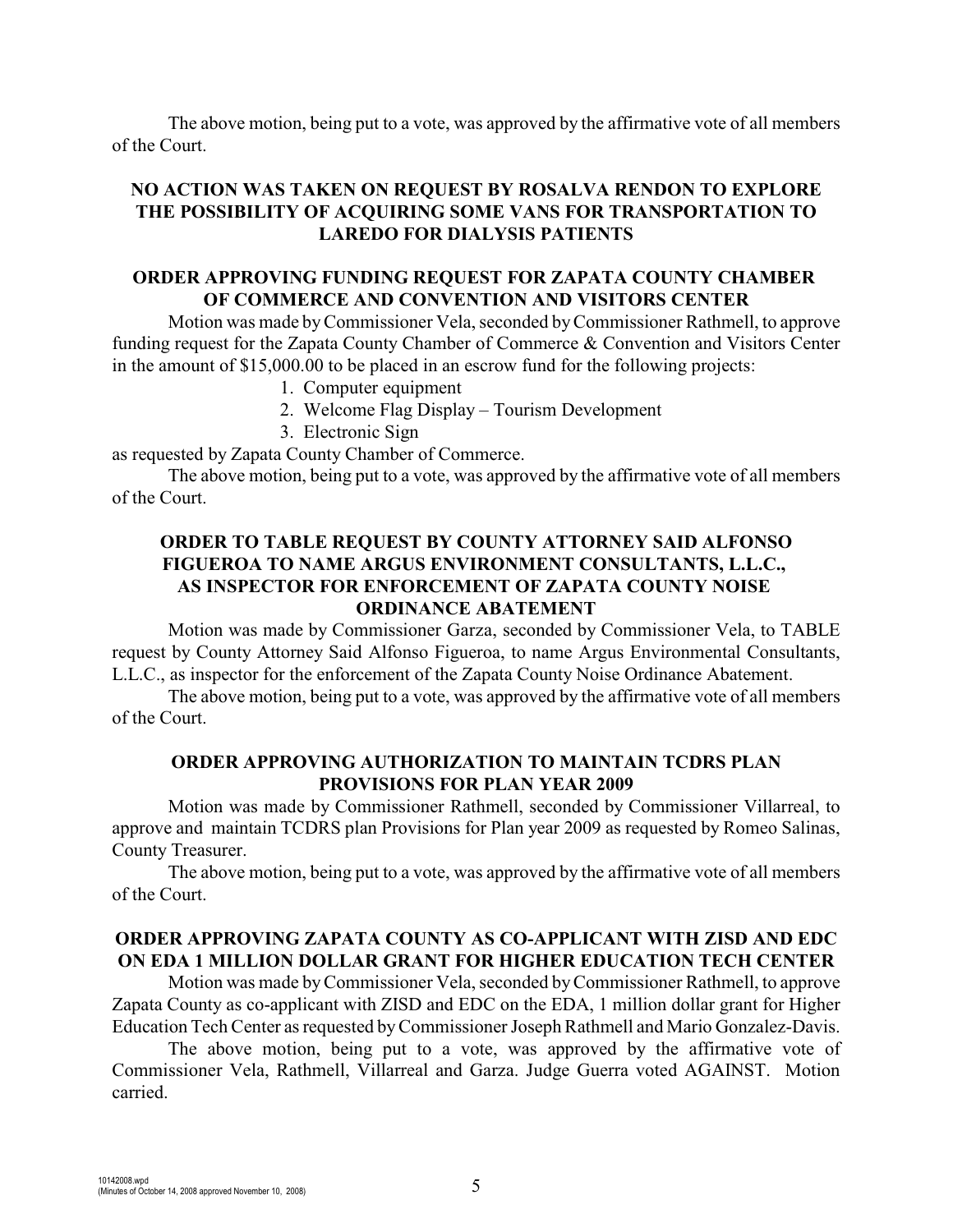#### **ORDER APPROVING TO USE EDA GRANT FUNDS TOGETHER BUT SEPARATE WITH ORCA GRANT PROJECT AT ZAPATA COMMUNITY CENTER SITE**

Motion was made by Commissioner Vela, seconded by Commissioner Rathmell, to approve to use EDA Grant Funds together but separate with the ORCA Grant project at the Zapata Community Center Site as requested by Joe Rathmell and Mario Gonzalez-Davis.

The above motion, being put to a vote, was approved by the affirmative vote of all members of the Court.

## **ORDER APPROVING AND AUTHORIZING ZAPATA COUNTY JUDGE AS CHIEF EXECUTIVE OFFICER TO ACT ON BEHALF OF ZAPATA COUNTY COMMISSIONERS COURT TO ENTER AND SIGN ANY AND ALL NEEDED AGREEMENTS AND FORMS ASSOCIATED WITH EDA GRANT AND ZAPATA COUNTY HIGHER EDUCATION ADVANCE TECHNOLOGY CENTER**

Motion was made byCommissioner Vela, seconded by Commissioner Villarreal, to approve and authorize Rosalva Guerra, Zapata County Judge as Chief Executive Officer to act on behalf of the Zapata Commissioners Court to enter and sign any and all needed agreements and forms associated with the EDA Grant and the Zapata County Higher Education Advance Technology Center partners memorandums as requested by Joe Rathmell/ Mario Gonzalez-Davis.

The above motion, being put to a vote, was approved by the affirmative vote of Commissioner Vela, Villarreal, Rathmell, and Garza. Judge Guerra voted AGAINST. Motion carried.

### **NO ACTION WAS TAKEN ON REQUEST BY RAMIRO V. MARTINEZ, COUNTY CONSULTANT TO HIRE JEFF SNOWDEN (CAPEX) TO UPDATE THE REVENUE AND PAYMENT SCHEDULES PREPARED FOR THE TEXAS WATER DEVELOPMENT BOARD LOANS FOR THE WATER PLANT AND SEWER PLANT**

#### **ORDER AUTHORIZING CARLOS TREVIÑO, JR., WATER/SEWER DIRECTOR TO WRITE A WASTEWATER ORDINANCE**

Motion was made by Commissioner Vela, seconded by Commissioner Villarreal, to authorize Carlos Treviño, Jr., Water/Sewer Director to write a Wastewater Ordinance in order to clarify state rules and regulations as requested by Carlos Treviño, Jr., Water/Sewer Director.

The above motion, being put to a vote, was approved by the affirmative vote of all members of the Court.

## **ORDER ADOPTING PROPOSED COMMISSIONERS' COURT MEETING DATES FOR FY 2008-2009**

Motion was made by Commissioner Garza, seconded by Commissioner Vela, to adopt the proposed Commissioners' Court Meeting dates for FY 2008-2009

October 14, 2008 (Tuesday) November 10, 2008 December 8, 2008 January 12, 2009

February 9, 2009 April 14, 2009 (Tuesday) May 11, 2009 June 8, 2009

July 13, 2009 August 10, 2009 September 14, 2009

#### requested by County Judge Rosalva Guerra.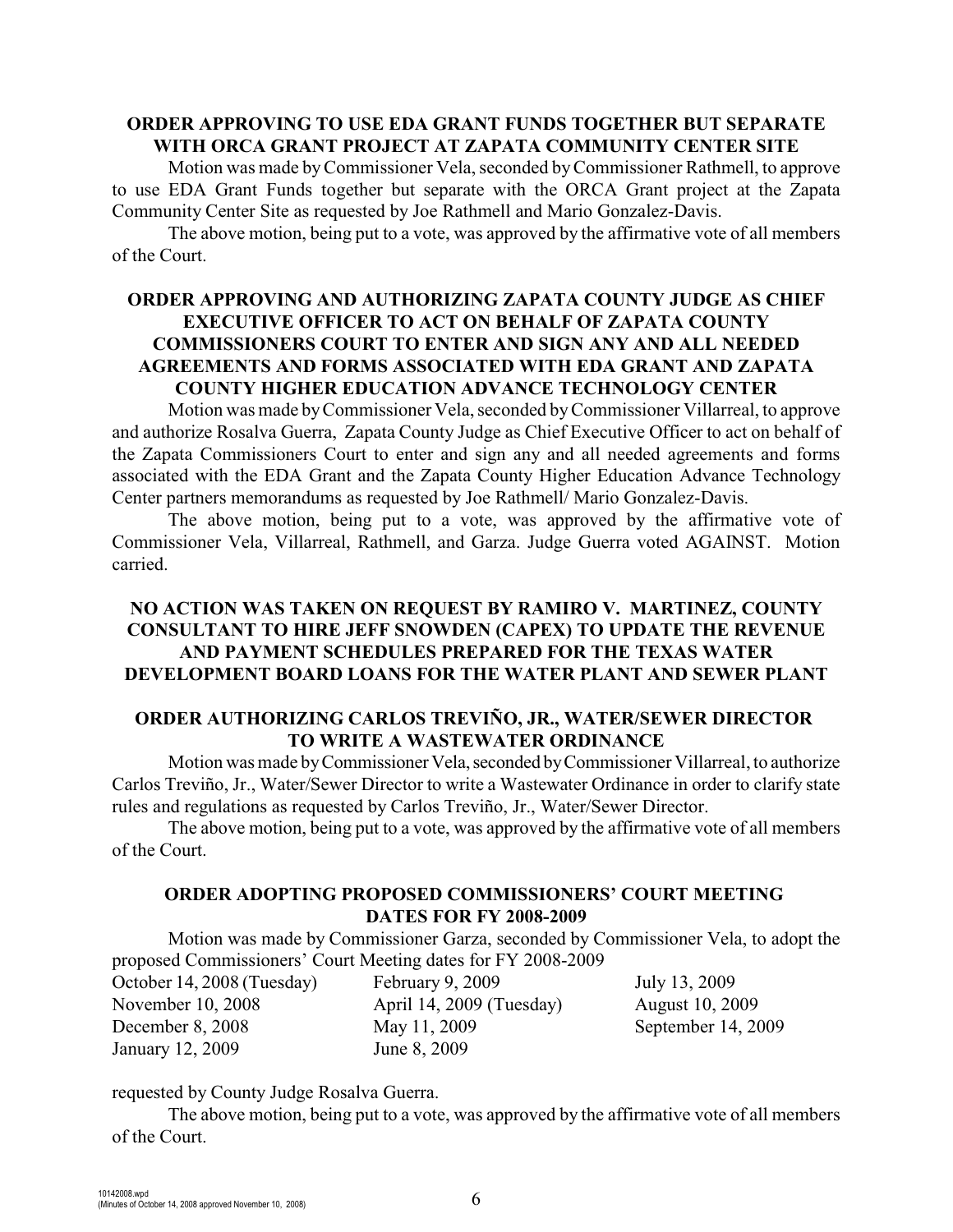# **ORDER APPROVING MEMORANDUM OF UNDERSTANTIND BETWEEN ZAPATA COUNTY AND SUPREME COURT OF TEXAS FOR SUPPORT OF CONTINUITY OF COURT OPERATIONS IN EVENT OF EMERGENCY**

Motion was made by Commissioner Garza, seconded by Commissioner Rathmell, to approve Memorandum of Understanding between Zapata County and the Supreme Court of Texas for Support of Continuity of Court Operations in the event of an emergency as requested by County Judge Rosalva Guerra.

The above motion, being put to a vote, was approved by the affirmative vote of all members of the Court.

### **ORDER APPROVING \$75,000 FOR ZAPATA COUNTY EXHIBIT HALL IN** ACCORDANCE WITH APPROVAL FROM FEBRUARY 25TH, 2008 **COMMISSIONERS' COURT MEETING**

Motion was made by Commissioner Garza, seconded by Commissioner Rathmell, to approve \$75,000 for the Zapata County Exhibit Hall in accordance with approval from February  $25<sup>th</sup>$ , 2008 Commissioners Court Meeting as requested by County Judge Rosalva Guerra.

The above motion, being put to a vote, was approved by the affirmative vote of all members of the Court.

#### **ORDER APPROVING TEXAS MUNICIPAL LEAGUE FEE FOR ZAPATA FALCON ZONING COMMISSION FOR MEMBERSHIP PERIOD SEPTEMBER 1, 2008 - AUGUST 31, 2009**

Motion was made by Commissioner Garza, seconded by Commissioner Rathmell, to approve payment of Texas Municipal League fee for the Zapata Falcon Zoning Commission for membership period September 1, 2008 – August 31, 2009 as requested by County Judge Rosalva Guerra. To be paid from 2007-2008 budget.

The above motion, being put to a vote, was approved by the affirmative vote of all members of the Court.

## **ORDER APPROVING DEMOLITION OF HOMES TO COMPLY WITH HOUSING PRESERVATION GRANT**

Motion was made by Commissioner Villarreal, seconded by Commissioner Garza, to approve demolition of homes to comply with the Housing Preservation Grant as requested by County Judge Rosalva Guerra.

The above motion, being put to a vote, was approved by the affirmative vote of all members of the Court.

# **NO ACTION WAS TAKEN ON REQUEST BY DAVID HOLCOMB TO APPROVE A RENEWAL OF THE OIL, GAS, AND MINERAL LEASE ON THE LANDS WHICH ZAPATA COUNTY OWNS MINERAL INTEREST**

## **ORDER APPROVING KEIWIT CHANGE ORDER NUMBER ONE**

Motion was made by Commissioner Garza, seconded by Commissioner Rathmell, to approve Keiwit change order number 1 as requested by Manuel Gonzalez, Premier Engineering. (See attachment for delails.)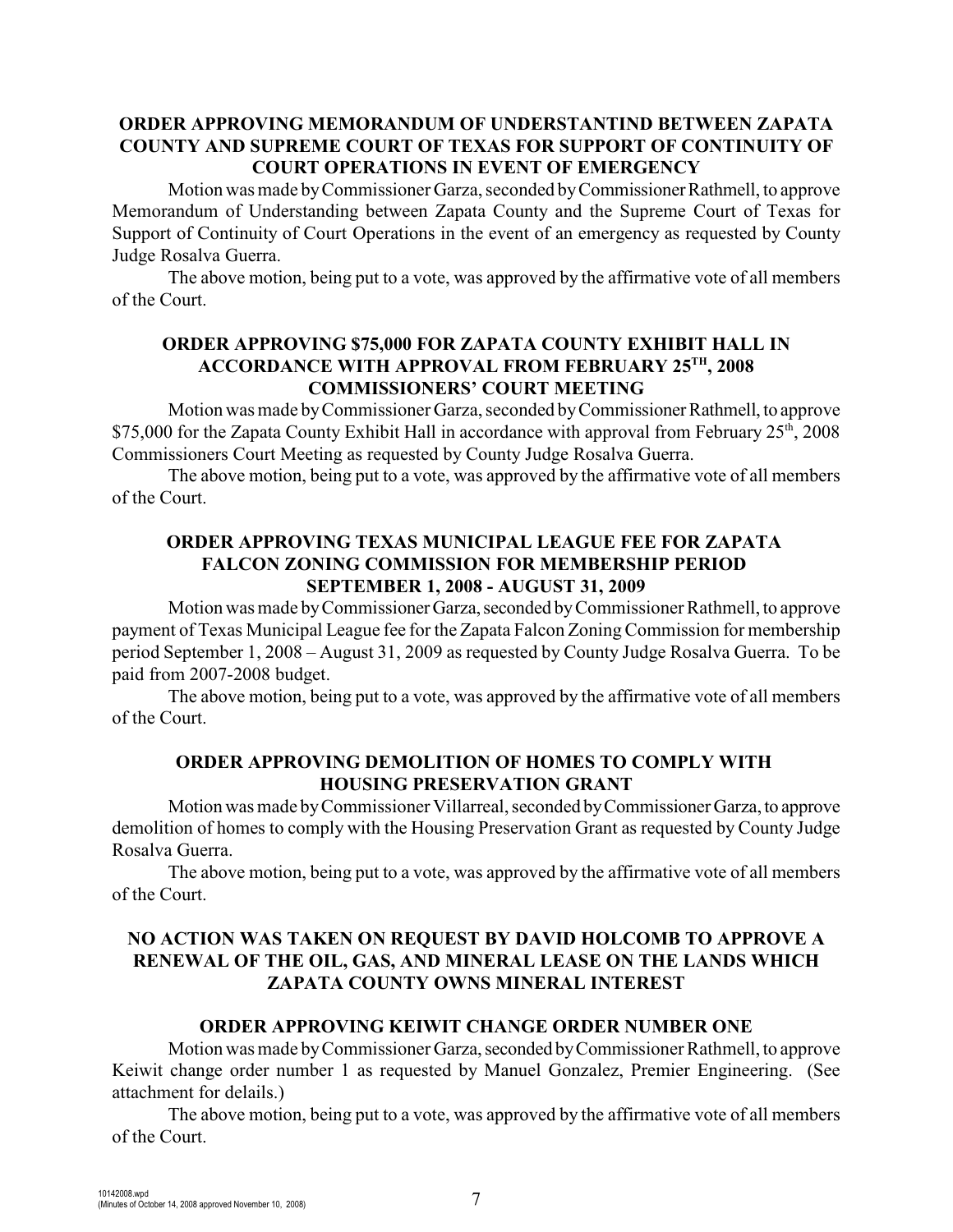## **ORDER APPROVING CHANGE ORDER FOR PRECINCT ONE, PHASE TWO PAVING PROJECT**

Motion was made by Commissioner Garza, seconded by Commissioner Vela, to approve change order for Precinct 1, Phase 2 paving project, with the exclusion of number five as requested by Manuel Gonzalez, Premier Engineering.

The above motion, being put to a vote, was approved by the affirmative vote of all members of the Court.

### **ORDER APPROVING STEET LIGHTS FOR PRECINCT ONE**

Motion was made by Commissioner Garza, seconded by Commissioner Villarreal, to approve street lights for Pct. 1 at the following locations:

- 1.  $12^{th}$  Ave at Flores Subdivision
- 2. 202 Lozano St. at Falcon Shores Subdivision
- 3. 316 Gonzalez St. at Falcon Shores Subdivision
- 4. Ave. B. at Lopeño Townsite
- 5. 1002 Delmar St. at Zapata Townsite;

as requested by Commissioner Jose Emilio Vela, Pct. 1.

The above motion, being put to a vote, was approved by the affirmative vote of all members of the Court.

#### **ORDER APPROVING INSTALLATION OF SECURITY LIGHT AT 1000 PINE AVE**

Motion was made by Commissioner Garza, seconded by Commissioner Villarreal, to approve installation of a security light at 1000 Pine Ave., pole already exists a, requested by Commissioner Gabriel Villarreal, Pct. 2.

The above motion, being put to a vote, was approved by the affirmative vote of all members of the Court.

## **ORDER APPROVING INSTALLATION OF SPEED HUMP ON JENNINGS ROAD**

Motion was made by Commissioner Garza, seconded by Commissioner Villarreal, to approve installation of a speed hump on Jennings Road as requested by Commissioner Gabriel Villarreal, Pct. 2.

The above motion, being put to a vote, was approved by the affirmative vote of all members of the Court.

## **ORDER APPROVING INSTALLATION OF SECURITY LIGHT AT 1102 LAREDO STREET, MEDINA ADDITION IN TOWN OF ZAPATA**

Motion was made by Commissioner Garza, seconded by Commissioner Villarreal, to approve installation of a security light at 1102 Laredo Street, Medina Addition in the Town of Zapata, Texas as requested by Commissioner Gabriel Villarreal, Pct. 2.

The above motion, being put to a vote, was approved by the affirmative vote of all members of the Court.

# **ORDER APPROVING INSTALLATION OF SECURITY LIGHT AT 2401 ELM STREET IN TOWN OF ZAPATA**

Motion was made by Commissioner Garza, seconded by Commissioner Villarreal, to approve installation of a security light at 2401 Elm Street in the Town of Zapata, Texas as requested by Commissioner Gabriel Villarreal, Pct. 2.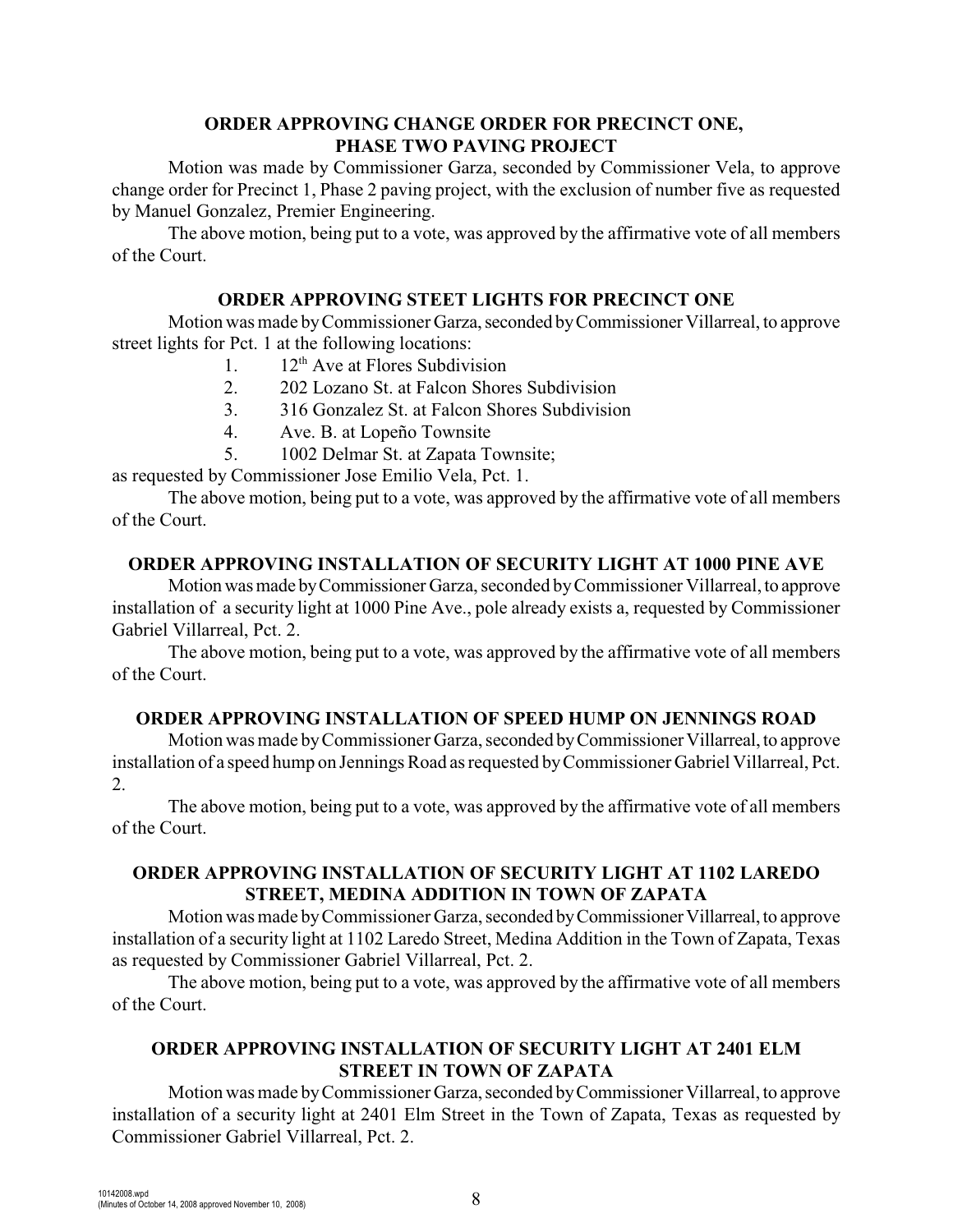The above motion, being put to a vote, was approved by the affirmative vote of all members of the Court.

## **ORDER APPROVING INSTALLATION OF ONE STREET LIGHT AT FOLLOWING LOCATION**

Motion was made by Commissioner Garza, seconded by Commissioner Villarreal, to approve installation of one street light at each of the following locations:

- 1. 5120 Mc Allen Lane
- 2. Corner of Falcon and Pena Lane
- 3. Irene Drive

requested by Commissioner Joseph Rathmell, Pct. 3.

The above motion, being put to a vote, was approved by the affirmative vote of all members of the Court.

# **ORDER TO MOVE INSTALLED SECURITY LIGHTS AT 1413 BRAVO TO 413 BRAVO BETWEEN 4TH STREET AND BRAVO**

Motion was made by Commissioner Garza, seconded by Commissioner Villarreal, to move the installed security lights at 1413 Bravo to 413 Bravo between 4<sup>th</sup> St. and Bravo approved on September 2008 meeting as requested by Commissioner Norberto Garza, Pct. 4.

The above motion, being put to a vote, was approved by the affirmative vote of all members of the Court.

# **ORDER APPROVING TO MOVE INSTALLED SECURITY LIGHTS AT 1415 BRAVO TO 1102 ZAPATA AVENUE**

Motion was made by Commissioner Garza, seconded by Commissioner Villarreal, to move the installed security lights at 1415 Bravo to 1102 Zapata Ave. approved on September 2008 meeting as requested as by Commissioner Norberto Garza, Pct. 4.

The above motion, being put to a vote, was approved by the affirmative vote of all members of the Court.

## **ORDER APPROVING A SECURITY LIGHT ON 1510 ALAMO STREET AND GUERRERO STREET**

Motion was made by Commissioner Garza, seconded by Commissioner Villarreal, to approve security light on 1510 Alamo St. and Guerrero St., pole already exists as requested by Commissioner Norberto Garza, Pct. 4.

The above motion, being put to a vote, was approved by the affirmative vote of all members of the Court.

# **ORDER APPROVING RESOLUTION TO SUPPORT AND PARTICIPATE IN SOUTH TEXAS DEVELOPMENT COUNCIL AND CONFIRM APPOINTMENT OF JUDGE ROSALVA GUERRA AND COMMISSIONER JOSEPH RATHMELL AS REPRESENTATIVES FROM COUNTY OF ZAPATA TO SERVE ON BOARD OF DIRECTORS OF SOUTH TEXAS DEVELOPMENT COUNCIL**

Motion was made by Commissioner Garza, seconded by Commissioner Villarreal, to approve Resolution to support and participate in the South Texas Development Council and confirm the appointment of Judge Rosalva Guerra and Commissioner Joseph Rathmell as representatives from the County of Zapata, Texas, to serve on the Board of Directors of the South Texas Development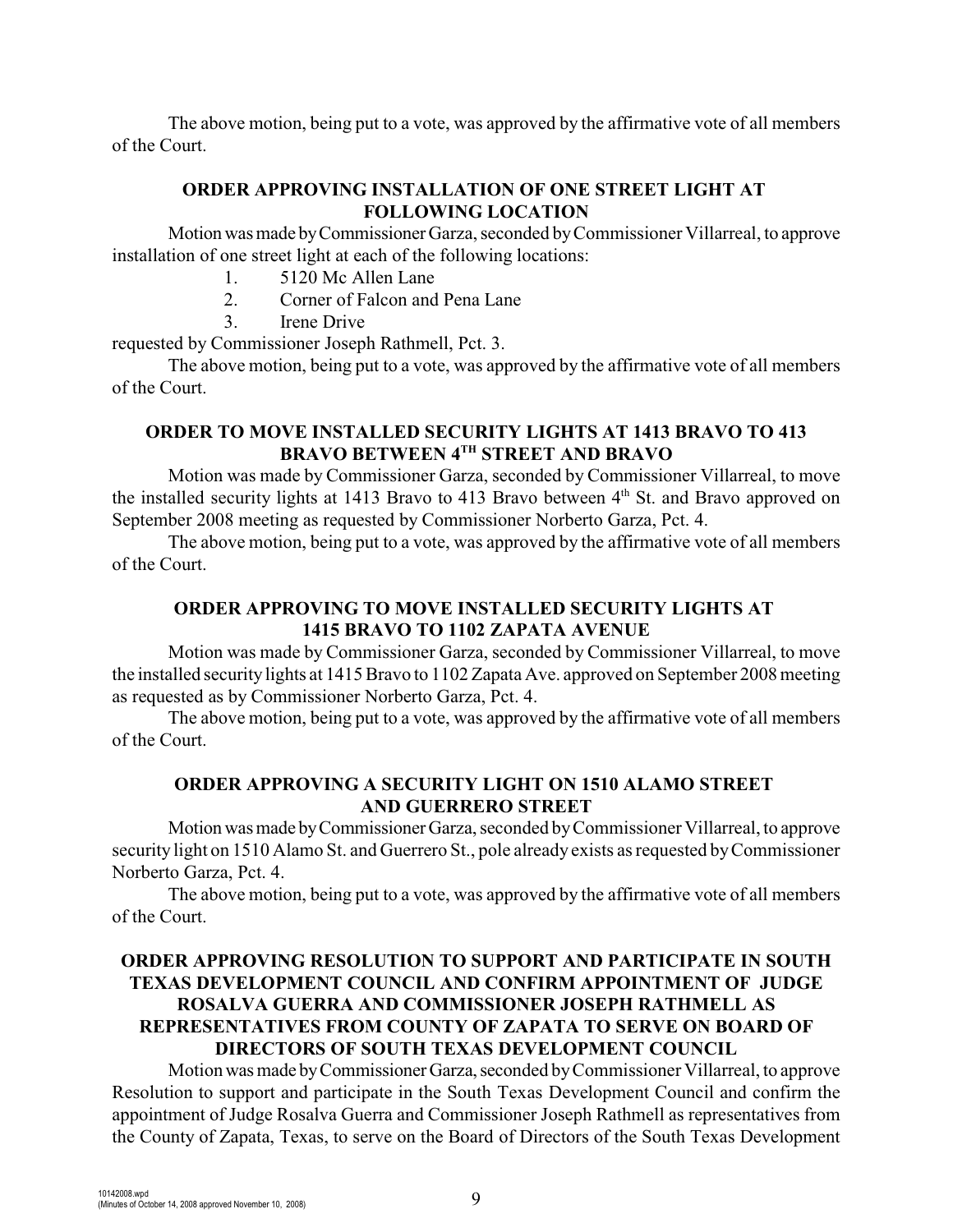Council for the period of October 1, 2008 to September 30, 2009 as requested by County Judge Rosalva Guerra.

The above motion, being put to a vote, was approved by the affirmative vote of all members of the Court.

#### **ORDER APPROVING AND ADOPTING PROCLAMATION RECOGNIZING NOVEMBER 2008 AS "HOME CARE AND HOSPICE MONTH"**

Motion was made byCommissioner Vela, seconded byCommissioner Villarreal, to approve and adopt a Proclamation to recognize November 2008 as "Home Care and Hospice Month" in the State of Texas as requested by County Judge Rosalva Guerra.

The above motion, being put to a vote, was approved by the affirmative vote of all members of the Court.

#### **ORDER APPROVING 2009 INDIGENT FORMULA GRANT RESOLUTION**

Motion was made by Commissioner Vela, seconded by Commissioner Garza, to approve the 2009 Indigent Defense Formula Grant Resolution, Zapata County is eligible for \$11,422.00 as requested by County Judge Rosalva Guerra.

The above motion, being put to a vote, was approved by the affirmative vote of all members of the Court.

#### **ORDER APPROVING RESOLUTION PROVIDING THAT GOODS-IN-TRANSIT AS DEFINED IN HOUSE BILL 621 FROM 80<sup>TH</sup> LEGISLATIVE SESSION**

Motion was made by Commissioner Vela, seconded by Commissioner Garza, to approve resolution providing that goods-in-transit, as defined in House Bill 621 from the  $80<sup>th</sup>$  Legislative Session, will be subject to Zapata County property taxes as requested by County Judge Rosalva Guerra.

The above motion, being put to a vote, was approved by the affirmative vote of all members of the Court.

#### **ORDER APPROVING RESOLUTION TO ADD WHOLESALE USERS PROVISION IN EXISTING WATER CONSERVATION AND DROUGHT CONTINGENCY PLAN**

Motion was made by Commissioner Garza, seconded by Commissioner Villarreal, to approve a resolution to add wholesale users provision in existing water conservation and drought contingency plan as requested by Manuel Gonzalez, Premier Engineering.

The above motion, being put to a vote, was approved by the affirmative vote of all members of the Court.

#### **ORDER APPROVING AND ADOPTING RESOLUTION IN SUPPORT OF OPERATION LINEBACKER CONGRESSIONALLY MANDATED FUNDS**

Motion was made byCommissioner Garza, seconded by Commissioner Vela, to approve and adopt resolution in support of Operation Linebacker Congressionally mandated funds as requested by Captain Alonzo Lopez, Sheriff's Office.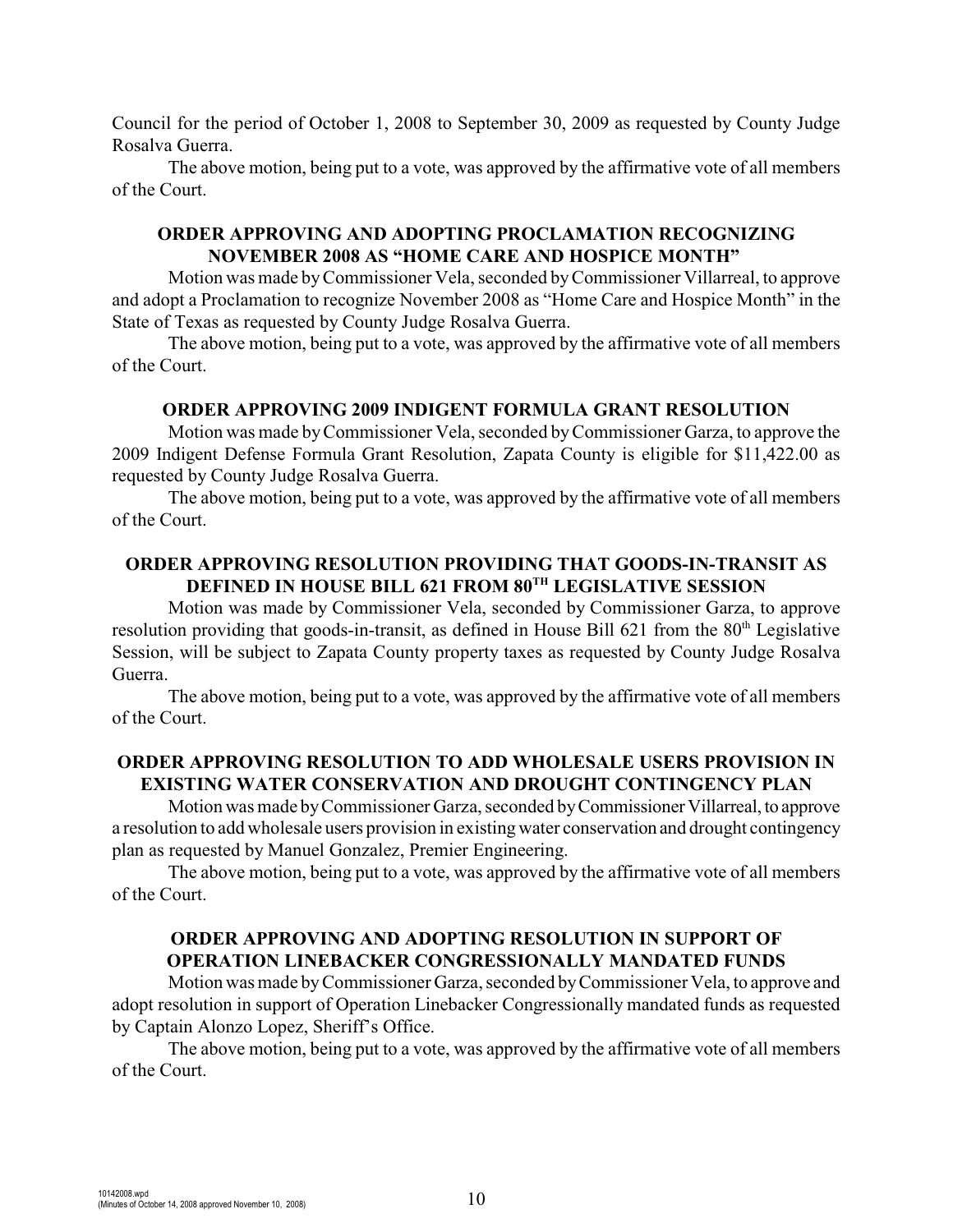## **ORDER APPROVING AND ADOPTING RESOLUTION AUTHORIZING SUBMISSION OF APPLICATION FOR GRANT FROM HOME INVESTMENT PARTNERSHIP PROGRAMS OF TEXAS DEPARTMENT OF HOUSING AND COMMUNITY AFFAIRS**

Motion was made by Commissioner Vela, seconded by Commissioner Garza, to approve and adopt a resolution authorizing the submission of an application for a grant from the HOME Investment Partnerships Program of the Texas Department of Housing and Community Affairs, and authorizing the County Judge to act as the representative of Zapata County in all matters pertaining to the County's participation in the HOME Investment Partnerships Program as requested by County Judge Rosalva Guerra.

The above motion, being put to a vote, was approved by the affirmative vote of all members of the Court.

#### **REPORTS/PUBLIC PARTICIPATION**

#### **ZAPATA COUNTY MEDICAL GROUP MONTHLY REPORT FOR SEPTEMBER 2008 BY INDIGENT HEALTH CARE DIRECTOR MIKE CHAPA**

Mr. Mike Chapa, Indigent Health Care Director, submitted his written report for the Zapata County Medical Group for September 2008. Zapata County Medical Group was able to return \$670,000 to the County to make up the budget shortfall that existed when Zapata County Medical Group took over the clinic.

#### **PRESENTATION OF ECO-FUEL SYSTEMS**

Mr. Ben Talamantes made a presentation of the Eco-Fuel Systems. He stated that these fuel enhancers average 10%-12% increase in fuel mileage for all types of vehicles including heavy equipment.

#### **REPORT BY DR. SANDS REGARDING DIALYSIS FACILITY; \$670,000 SHORTFALL OF FUNDS RETURNED TO ZAPATA COUNTY AND FUTURE USE OF \$670,000; AND CURRENT EMS SERVICES**

Dr. Sands reported that he had been in contact with Liberty Dialysis and Dr. Patel, the nephrologist regarding a dialysis clinic. He would like to propose to Zapata County that they accept a building behind the clinic and advance \$650,000 to start on the construction of the building. Another building could be leased during the construction and dialysis can start within two weeks. It will take approximately \$500,000 to dialyze the patients that need to be dialyzed in a year. The vendor will not start unless they have the money to start and they can't get the money because it takes Medicaid/Medicare almost 11 months to get the licensing. Five hundred thousand (of the \$650,000) will be paid back and \$150,000 go to the independent manager at Liberty. Currently there are approximately 25 individuals from Zapata County being dialyzed three times a week. In the end it would cost the county \$150,000 to get a brand new building. Dr. Sands will also try to get private donations in in the amount of 1.2 million dollars to build a 12 pod facility.

Dr. Sands reported that the \$670,000 shortfall of funds had been returned to Zapata County and suggested that the \$670,000 be used as an insentive to continue to do what they are doing plus the dialysis clinic.

Dr. Sands reported that he had an incidents where the ambulance could not transport patients from the clinic unless the patient was at home and not at the clinic.

Chief Meza clarified that trauma patients cannot be transported from a controlled environment if there aren't enough units to cover the county. At this time there are only two working units available.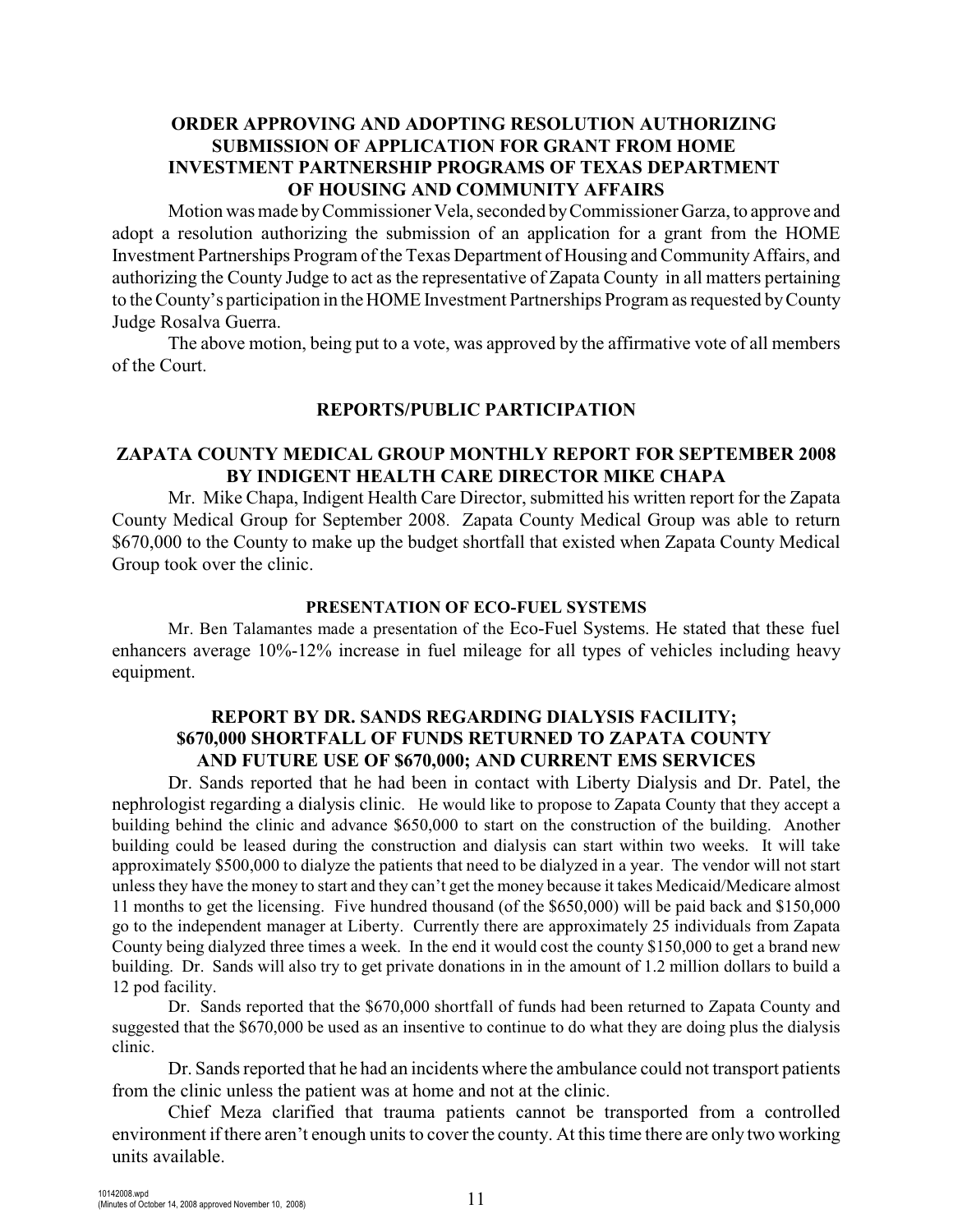Dr. Sands stated All Saints ambulance services recently began providing services but are only available Monday - Saturday 8 a.m. - 6 p.m.

# **MONTHLY ZAPATA COUNTY ECONOMIC DEVELOPMENT CENTER BUSINESS REPORT REQUESTED BY ZAPATA COUNTY ECONOMIC DEVELOPMENT CENTER**

Peggy Umphres-Moffett, submitted her written report for the Zapata County Economic Development Center. Zapata County continues to see increased business expansions and new business development activity. Stew Walker, Project Manager, TXDOT briefed the Court on the Falcon Lake Development Park Project.

### **MONTHLY CHAMBER OR COMMERCE REPORT REQUESTED BY ZAPATA COUNTY CHAMBER OF COMMERCE (No one present to give report.)**

#### **REPORT ON ZAPATA COUNTY LANDFILL CASE AND TAKE APPROPRIATE ACTION REQUESTED BY MR. HECTOR URIBE**

Hector Uribe reported on the Zapata County Landfill contested case. He has requested an expedited hearing so process can start on preliminary hearings. Mr. Uribe requested that further discussion be held in Executive Session.

#### **ORDER TO ENTER INTO EXECUTIVE SESSION**

Motion was made by Commissioner Rathmell, seconded by Commissioner Garza, to enter into Executive Session.

The above motion, being put to a vote, was approved by the affirmative vote of all members of the Court.

#### **ORDER TO RETURN TO OPEN SESSION**

Motion was made by Commissioner Vela, seconded by Commissioner Villarreal, to return to Open Session.

The above motion, being put to a vote, was approved by the affirmative vote of all members of the Court.

#### **REPORT ON WORKSHOP SET FOR UPDATES ON LOCAL ISSUES/PROJECTS CONCERNS REQUESTED BY RAMIRO V. MARTINEZ**

Mr. Martinez will set up workshop and give his report on local issues/projects and concerns at a later date.

#### **APPROVAL OF LINE ITEM TRANSFERS**

Motion was made byCommissioner Villarreal, seconded by Commissioner Vela, to approve the following line item transfers:

| FROM: | <b>Royalty Fund</b>      | 10-370-901 | \$10,000.00 |
|-------|--------------------------|------------|-------------|
| TO:   | <b>Special Materials</b> | 10-409-751 | \$10,000.00 |
| FROM: | <b>Royalty Fund</b>      | 10-370-901 | \$20,000.00 |
| TO:   | Sp. Contract Serv.       | 10-409-761 | \$20,000.00 |
|       |                          |            |             |
| FROM: | <b>Royalty Fund</b>      | 10-370-901 | \$10,000.00 |
| TO:   | <b>Special Materials</b> | 10-409-752 | \$10,000.00 |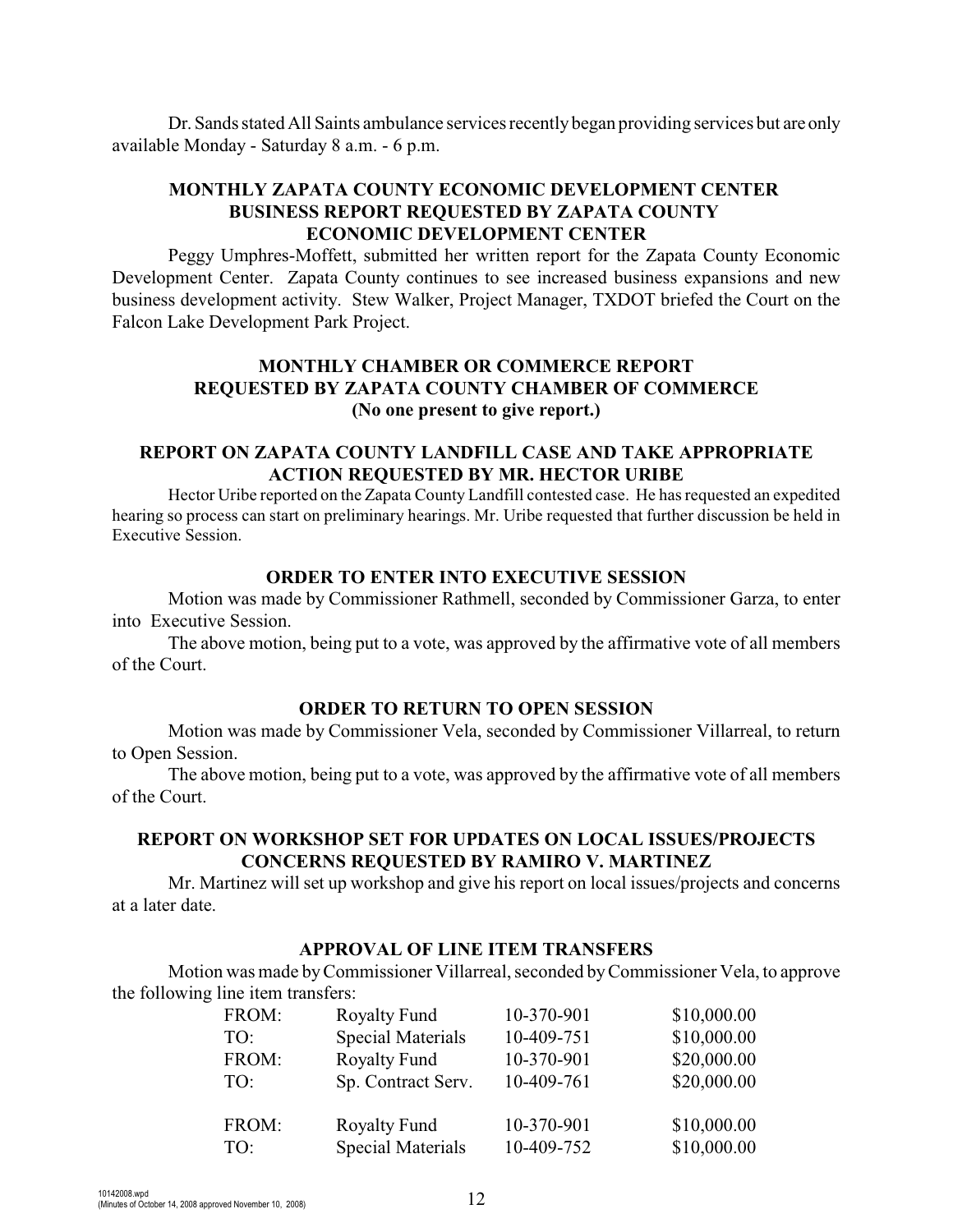| <b>Royalty Fund</b>      | 10-370-901 | \$20,000.00 |
|--------------------------|------------|-------------|
| Sp. Contract Serv.       | 10-409-762 | \$20,000.00 |
|                          |            |             |
| <b>Royalty Fund</b>      | 10-370-901 | \$10,000.00 |
| <b>Special Materials</b> | 10-409-753 | \$10,000.00 |
| <b>Royalty Fund</b>      | 10-370-901 | \$20,000.00 |
| Sp. Contract Serv.       | 10-409-763 | \$20,000.00 |
|                          |            |             |
| <b>Royalty Fund</b>      | 10-370-901 | \$10,000.00 |
| <b>Special Materials</b> | 10-409-754 | \$10,000.00 |
| <b>Royalty Fund</b>      | 10-370-901 | \$20,000.00 |
| Sp. Contract Serv.       | 10-409-764 | \$20,000.00 |
|                          |            |             |

as requested by Carlos Treviño, Jr., Water/Sewer Director.

#### **ADJOURN**

Motion to adjourn was made by Commissioner Villarreal, seconded by Commissioner Vela and being put to a vote, was approved by the affirmative vote of all members of the Court.